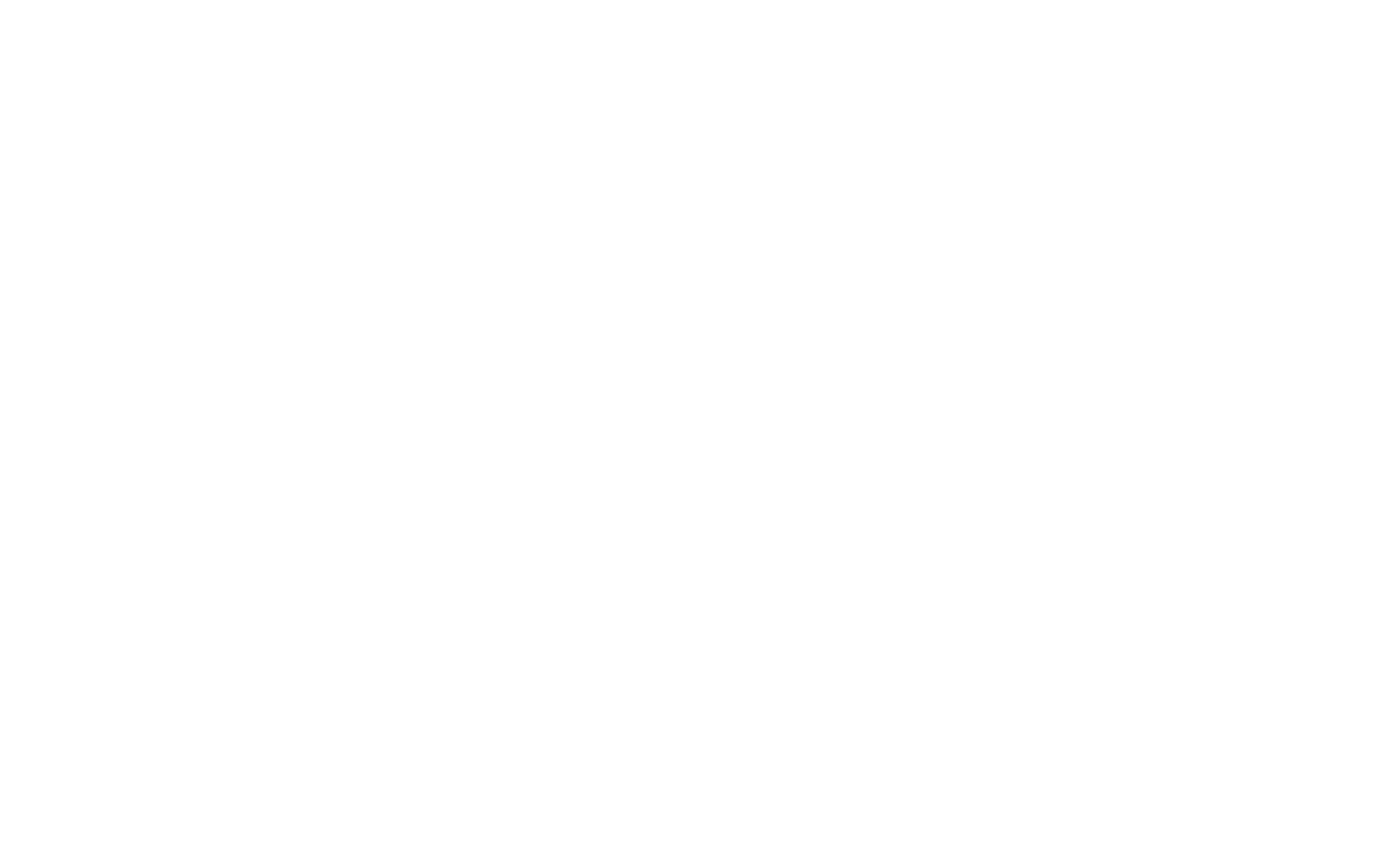## CONSEJO PROVINCIAL DE ECUCACION FECHA DE EMISION: 06/12/2021 JUNTA DE CLASIFICACION DE EDUCACION PRIMARIA

LISTADO DEFINITIVO DOCENTES TITULARES ASCENSO POR LOCALIDAD A¥O 2022.-

| <sup>3</sup> Local i dad: Cte Pi edrabuena<br><sup>3</sup> VI CEDI RECTORES CON 3 A¥OS EN CONDI CI ONES DE ACCEDER A LA DI RECCI ON                                                   |                                                           |                |  |                                                              |                                  |                                       |              |                                                      | LIJIADU DLIINIIIVU DUULNILJ IIIULANLJ AJULNJU FUN LUUALIDAD AŦU ZUZZ.-                  |  |                                                                                                                                                                                                                                                  |
|---------------------------------------------------------------------------------------------------------------------------------------------------------------------------------------|-----------------------------------------------------------|----------------|--|--------------------------------------------------------------|----------------------------------|---------------------------------------|--------------|------------------------------------------------------|-----------------------------------------------------------------------------------------|--|--------------------------------------------------------------------------------------------------------------------------------------------------------------------------------------------------------------------------------------------------|
| Ord                                                                                                                                                                                   |                                                           |                |  |                                                              |                                  |                                       |              |                                                      | M.A/E Vic Dir Sup S.T. Voc D.N.Asis Dict Changes and Many Management of Management M.A. |  | Nro Apellido y Nombre Tit A.P. --- SERVICIOS DOCENTES --- ANT. CUL. RESI. M.A. ATP O.T. PUBL - ACTIVIDADES -C.C. J.E. OTRO S.D.I. PUNT. Establecimiento Titular<br>ALDP GRAL                                                                     |
| <sup>3</sup> VICEDI RECTORES CON 2 A¥OS EN CONDICIONES DE ACCEDER A LA DI RECCION                                                                                                     |                                                           |                |  |                                                              |                                  |                                       |              |                                                      |                                                                                         |  | 3.00 32.75 ESCUELA N 6<br>32.30 ESCUELA N 6<br>3.00 31.20 ESCUELA N 86                                                                                                                                                                           |
| Ord                                                                                                                                                                                   |                                                           |                |  |                                                              |                                  |                                       |              |                                                      | M.A/E Vic Dir Sup S.T. Voc D.N.Asis Dict Loc Prov Na/In ALDP GRAL                       |  | Nro Apellido y Nombre Tit A.P. --- SERVICIOS DOCENTES --- ANT. CUL. RESI. M.A. ATP O.T. PUBL - ACTIVIDADES -C.C. J.E. OTRO S.D.I. PUNT. Establecimiento Titular                                                                                  |
| MAESTROS DE A¥O EN CONDICIONES DE ACCEDER A LA VICEDIRECCION DE EGB 1 y 2 <sup>3</sup>                                                                                                |                                                           |                |  |                                                              |                                  |                                       |              |                                                      | 0.15                                                                                    |  | 3.00 35.95 ESCUELA N 86<br>29.55 ESCUELA N 6                                                                                                                                                                                                     |
| Ord                                                                                                                                                                                   |                                                           |                |  |                                                              |                                  |                                       |              |                                                      | M.A/E Vic Dir Sup S.T. Voc D.N.Asis Dict Loc Prov Na/In Loc Prov Na/In                  |  | Nro Apellido y Nombre Tit A.P. --- SERVICIOS DOCENTES --- ANT. CUL. RESI. M.A. ATP O.T. PUBL - ACTIVIDADES -C.C. J.E. OTRO S.D.I. PUNT. Establecimiento Titular                                                                                  |
| 3 MOLINA MARIA DE LOS 9<br>4 ROJAS ALICIA ESTER<br>5 ELAL MARIA JOSE<br>6 LUGGREN MARIELA<br>7 GOMEZ SANDRA MARYSOL<br>8 LAGAR LETICIA<br>9 VERGARA SILVIA<br>10 PALACIOS MARIA LAURA | 4.20 0.30<br>5.60<br>2.40<br>2.80<br>2.40<br>2.60<br>4.60 | 4.60 0.30 1.60 |  | 2.60<br>3.00<br>3.00<br>3.00<br>2.85<br>3.00<br>2.85<br>3.00 | 10.00<br>10.00<br>10.00<br>10.00 | 9.10 0.80<br>10.00 0.40<br>10.00 0.90 | 0.10<br>0.20 | 10.00 0.50 6.25 0.50<br>2.00<br>1.50<br>1.00<br>2.75 | 0.10<br>0.10<br>0.15<br>0.15                                                            |  | 3.00 36.15 ESCUELA N 86<br>3.00 34.00 ESCUELA N 86<br>33.35 ESCUELA N 86<br>30.50 ESCUELA N 6<br>2.00 30.00 ESCUELA N 6<br>3.00 29.10 ESCUELA N 86<br>3.00 28.65 ESCUELA N 6<br>28.20 ESCUELA N 6<br>3.00 27.45 ESCUELA N 6<br>26.95 ESCUELA N 6 |

## PAGINA: 1<br>FECHA DE EMISION: 06/12/2021